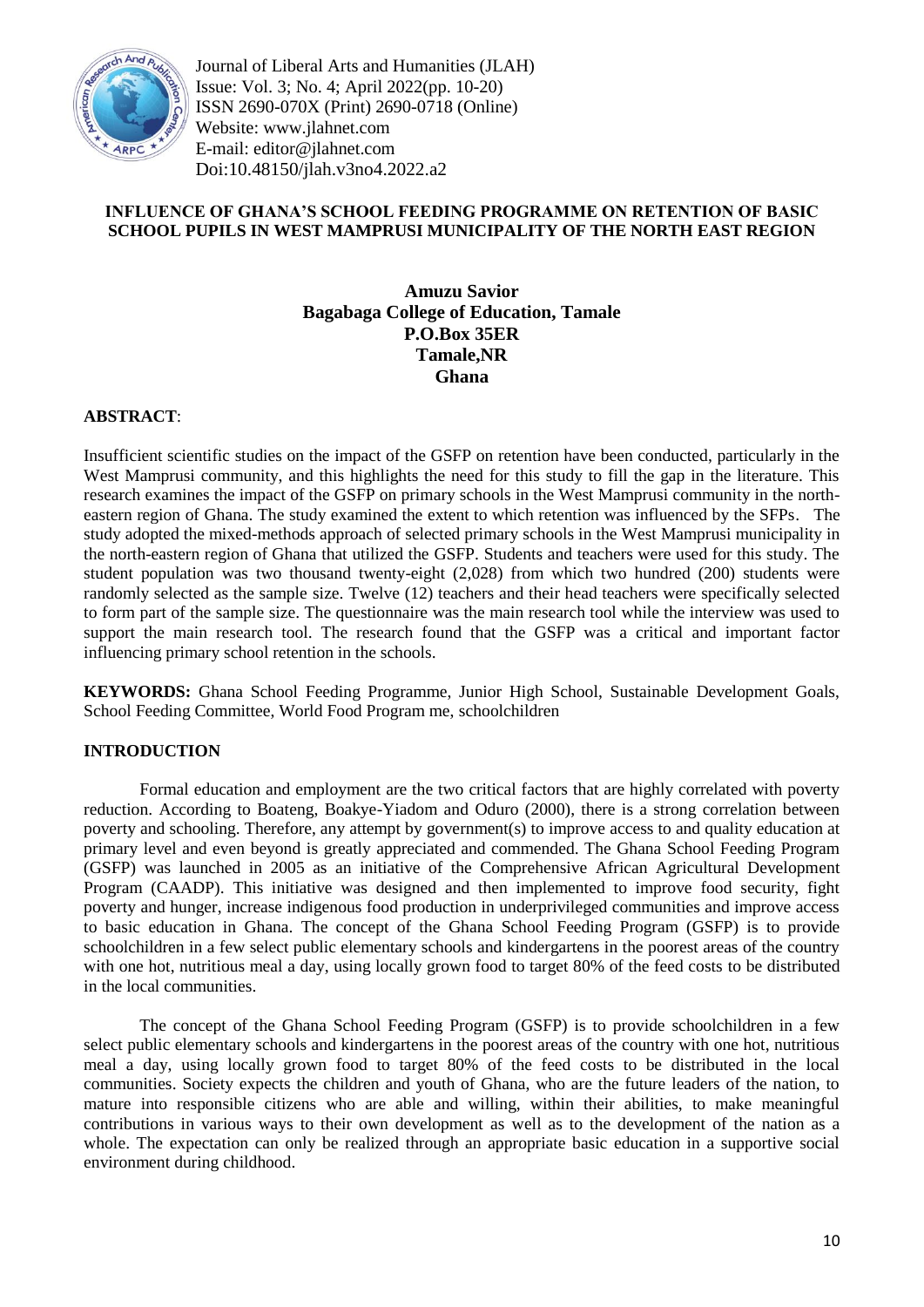According to Hesse (1994), educated people are better equipped to serve themselves and their society as individual family members, business workers, or leaders because education enhances their intellectual abilities, social responsibility, and understanding of the modern world. In Ghana's GPRS II, it was decided to make schooling compulsory for all children for 11 years - from 4 to 15 years - including two years of kindergarten and three years of junior high school with real secondary school content.

The Government of Ghana attempted to achieve this goal by providing a constitutional basis and in 1992 included it as a legal requirement in its Constitution. Attempts have been made to achieve this goal since then, including a major reorganization of the first and second cycles in 1987, which reduced their duration from 17 to 15 years. This was also complemented by a school feeding program to improve the nutritional status of school children and to promote access, retention and quality of education. Against this background, this study attempted to examine the impact of the Ghana School Feeding Program (GSFP) on school retention in the West Mamprusi community in the north-eastern region of Ghana

### **STATEMENT OF THE PROBLEM**

Basic education refers to the level of education in each country, which is the basic level for all children (Commonwealth Secretariat, 1991). Nelson Mandela emphasized the importance of education when he said that education is a great engine of personal development. Only through education can a farmer's daughter become a doctor, a miner's son can become the manager of the mine, a farmhand's child can become the president of a great nation (Mandela, 2000, p.559).

The Ghana School Feeding Programme (GSFP) is one of the pro-poor programmes initiated by the government to increase primary school retention rates. School meals are school meals introduced over the years to provide meals or snacks at school in hopes of reducing children's hunger during school hours (Del Rosso, 1999). The World Food Program (2004) claimed that it is a tool that can enable hundreds of millions of poor children worldwide to go to school in both developed and developing countries.

However, after a decade of GSFP implementation, there are serious concerns from various stakeholders about the success of the program and/or the degree of achievement of its stated objectives. In the West Mamprusi community in particular, insufficient scientific studies have been conducted on the impact of the GSFP on retention and this highlights the need for this study to fill the gap in the literature. Even where attempts have been made to assess the programmes' impact on enrollment, they have mostly ignored retention in many parts of the country. This study therefore intends to fill the literature gap and propose strategies to improve primary school retention in the West Mamprusi municipality of the Northeast region through the activities of the GSFP. This was done through a critical examination of a few select GSFP schools in the West Mamaprusi community in the North East Region

### **PURPOSE OF THE STUDY**

The aim of the study is to examine the impact and consequences of the GSFP on primary education in the West Mamprusi municipality of the North East Region. The study specifically examined the impact of GSFP on primary school retention in the West Mamprusi community of the Northeast region.

## **RESEARCH QUESTIONS**

The study aims to answer the following questions

- 1. What is the relationship between the GSFP and retention of pupils in basic schools in West Mamprusi Municipality?
- 2. What are the challenges (if any) of the GSFP on basic school education in West Mamprusi Municipality?

### **LITERATURE REVIEW**

## **Theoretical Framework**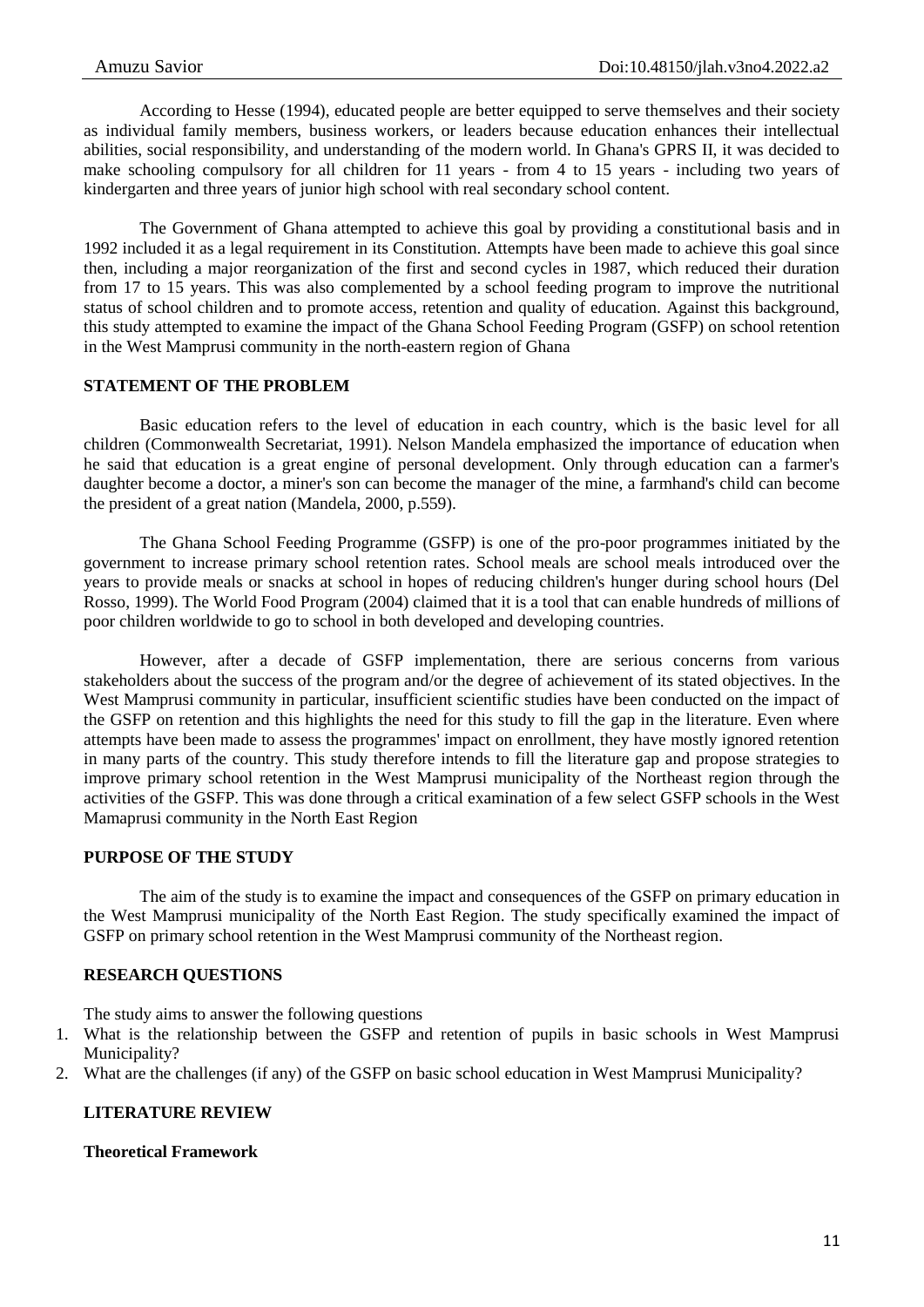According to Vitahl, Jansen and Jansen (2013), quoted in Kamaludeen (2014), the theoretical framework is a well-developed, coherent explanation of an event/phenomenon. Theories help in the interpretation and understanding of events in the world. Similarly, the purpose of a theory is to provide tools for interpreting collected data, preventing fragmentation of knowledge through order, giving focus to investigation, and providing theoretical explanations and a deeper understanding of what is being studied. In this study, change theory was applied to examine the impact of GSFP on retention problems in the schools studied.



Unfreeze in the words of Kurt Lewin (1935) are the forces that seek to maintain the status quo and dismantle the current mindset. This is usually done by presenting a provocative problem or event to get people to see the need for change and seek new solutions. Transition is a phase of adopting new behaviors, values and attitudes. This can be a time of confusion as we move from the old ways to a new one. Freezing is the final phase of crystallization and ownership adjustment to the new concept. The organization can revert to previous practices at this point, unless the changes are reinforced by freezing. This framework was particularly relevant in this study for assessing the impact of the GSFP on primary school retention in the West Mamprusi community

The literature review is largely premised along the following strands:

# **The Development of School Feeding Programmes (SFPs)**

School feeding programs exist in almost every part of the world. They are common to both developing and developed countries. The rationale behind school feeding programs is to reduce short-term hunger in students so they can focus in class and learn better. Del Rosso (1999) identified four goals of school feeding programs.

- 1. Alleviate short-term hunger among malnourished or otherwise well-nourished school children. When children are fed at school, it most likely increases their alertness and focus, leading to improvements in cognitive function and learning.
- 2. Motivate parents to enroll their children in schools and allow them to visit regularly. By providing food to students while they attend school, they are forced to avoid absenteeism and improve their stay at school. This leads to an improvement in some educational outcomes (achievement and retention).
- 3. Address specific micronutrient deficiencies in school-age children. Iron and iodine deficiencies are the most damaging types of malnutrition affecting cognition. According to Del Rosso (1999), iron deficiency makes children listless, inattentive and disinterested in learning.
- 4. Increase community involvement in school governance. It is well known that community involvement in school affairs gives parents the opportunity to be more aware of what is going on at school.

The setting up of a School Feeding Programme entails some commitment, resources and time. In initiating or developing one, it is recommended that great care and attention is given to it if the programme is to improve education. In connection with the above, Del Rosso (1999) recommends that the following steps be followed when introducing a School Feeding Programme:

- 1. Build a consensus on policy and objectives that focus on how school feeding can effectively contribute to improving education and meeting the nutrition and health needs of school-age children.
- 2. Develop targeting criteria and mechanism that concentrate programme resources on high risk children and communities in terms of poverty and hunger.
- 3. Elaborate appropriate guidelines for ration composition and the timing of school meals.
- 4. Identify and address any potential bottlenecks in implementation: such as the availability of supplies and other resources, the appropriateness of cooking practices and the management of private sector inputs.
- 5. Develop monitoring systems that focus on programme processes, that is, how a programme is functioning, and institute an evaluation system to assess the impact of the programme on specific outcomes.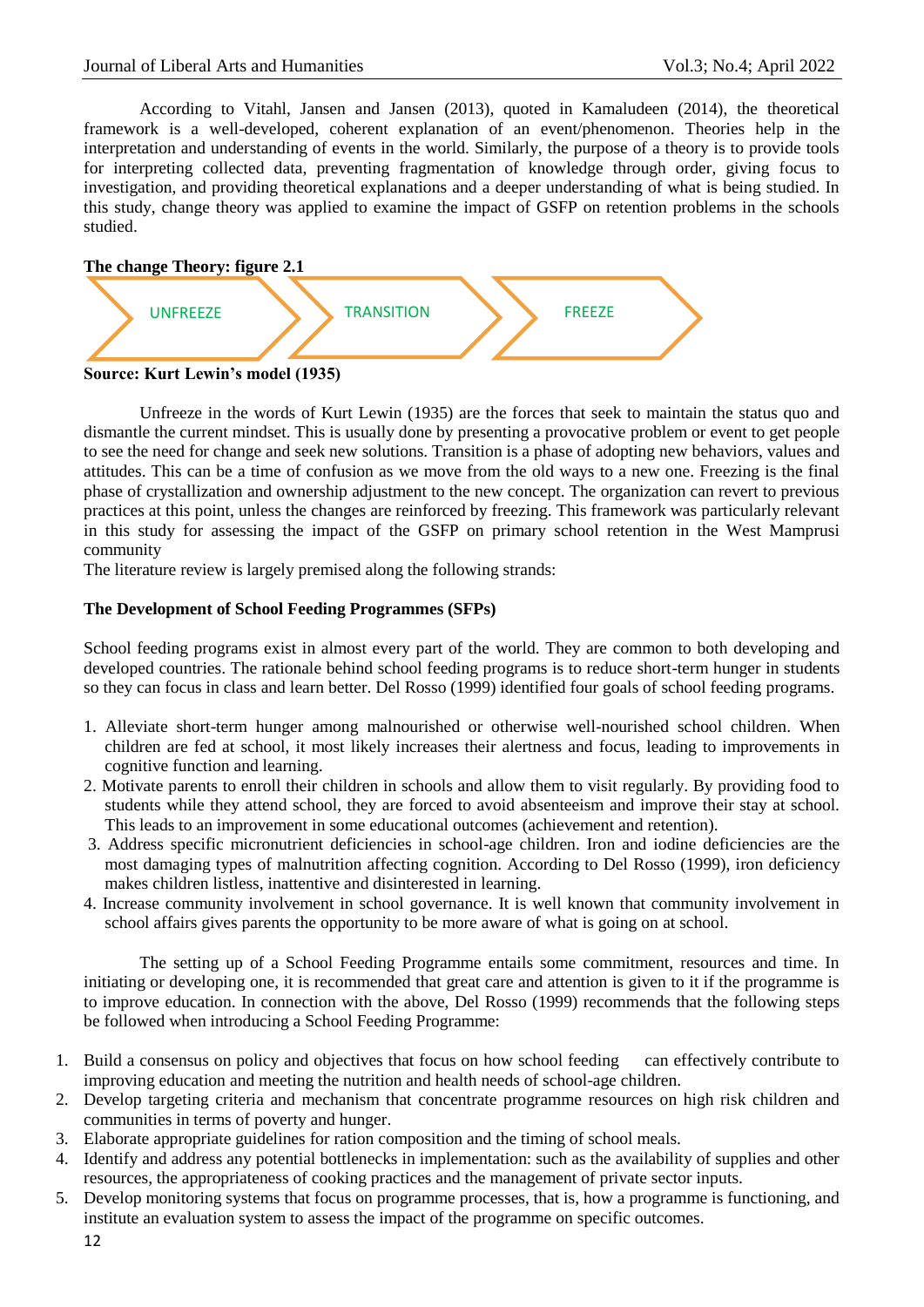6. Integrate feeding programmes with other intervention that address the primary nutrition and health problems of the school-age population.

#### **Education and the GSFP**

Education universally is considered to be an important tool for national development. As a result, many economists have emphasized the impact education has on economic growth (Lucas, 1999), although other authorities have raised questions about the causal relationship between education and economic growth. Education has also been found to play a critical role in the adoption of new agricultural technologies in so many countries (Rosenzweig, 1996). Education is also seen as a means to improve health and reduce fertility (Strauss & Thomas, 2007), as well as an intrinsic good in itself (Sen, 2002). The phenomenon of SFPs is common to both the developing and industrialized countries. Many countries around the globe have SFPs running. For example, in 2004 the WFP alone had SFPs in 72 countries, covering 16.6 million school children. School Feeding is defined as the provision of food to school children (Bundy, 2009; Gelli, 2010). Generally, SFPs come in one of two basic modalities (Gelli, 2010):

- 1. In-school feeding, where children are fed in school; and
- 2. Take-home rations, where families are given food if their children attend school.

The In-school feeding can be divided into two common categories, these include, programs that provide meals, and programs that provide high-energy biscuits or snacks (Bundy, 2009). A take-home ration on the other hand is where a family is provided with uncooked food supply if their children attend school throughout the month or twenty (20) days in a month. Generally, the objectives of School Feeding Programmes are to provide meals or snacks to reduce short-term hunger in the classroom so that students can concentrate and learn better, and to attract children to school and have them attend regularly (Ahmed, 2004). Early malnutrition and/or micronutrient deficiencies can adversely affect physical, mental, and social aspects of child health (Muthayya, 2009. The effects of malnutrition on physical health may include underweight, stunted growth, lowered immunity, and mortality. Early malnutrition and/or micronutrient deficiencies have been linked to poorer cognitive functioning (Scrimshaw, 1998; Worobey, 1999; Leslie, 1990). Short-term hunger can adversely affect attention and interest (Levinger, 1996; Read, 1973). Overnight and morning fasting (e.g. skipping breakfast) has been shown to adversely affect performance on cognitive tasks, particularly for children who are nutritionally at risk (Pollitt, 1995).

The GSFP was established in 2005 by the Government of Ghana and the Dutch Government as a means to boost domestic food production and increase school enrolment, attendance and retention among kindergarten and primary school children. However, the SFP started in September 2005, with 1,984 pupils, in 10 pilot schools, one in each region of Ghana. The programme, which received widespread praise when it was established, was inspired by the CAADP Pillar 3 of NEPAD under the recommendations of the UNHTF and part of government's efforts to attain the MDGs 1 and 2, which sought to eliminate extreme hunger, poverty and achieve universal basic education (Ghana News Agency, 2014). In august 2013, the National Coordinator of the programme, Mr. S.P. Adamu, disclosed that the programme is "now feeding 1,600,000 pupils from 4,920 public primary schools throughout the country and Four hundred thousand (400,000) more pupils are to benefit from the GSFP, beginning the 2013/2014 academic year" (Daily Graphic, 2013). The GSFP is the Ghanaian version of a HGSFP that has been mandated to provide pupils in selected public primary schools in the country with one hot, nutritious meal per school day, using locally-grown foodstuffs (Afoakwa, 2009). It was a four-year programme (2007 to 2010) with funding from the Dutch and Ghana governments. The programme was expected to link the demand for food created by school feeding to the supply of food by small-scale farmers through local procurement mechanisms. Thus, the demand for home-grown food is expected to stimulate local market forces in such a way as to inspire small-scale farmers to expand production. The GSFP has wider implications for farmers in strengthening community food production and consumption systems through reduction in post-harvest losses, provision of a ready market for farm produce and incentives for increased production which will ultimately enhance food sovereignty (Quaye *et al.,* 2010).

The established literature suggests that GSFPs were developed by implementing organizations to improve school enrollment, retention, nutrition and academic performance. Notable achievements have been demonstrated in the literature on nutrition and registration in Ghana.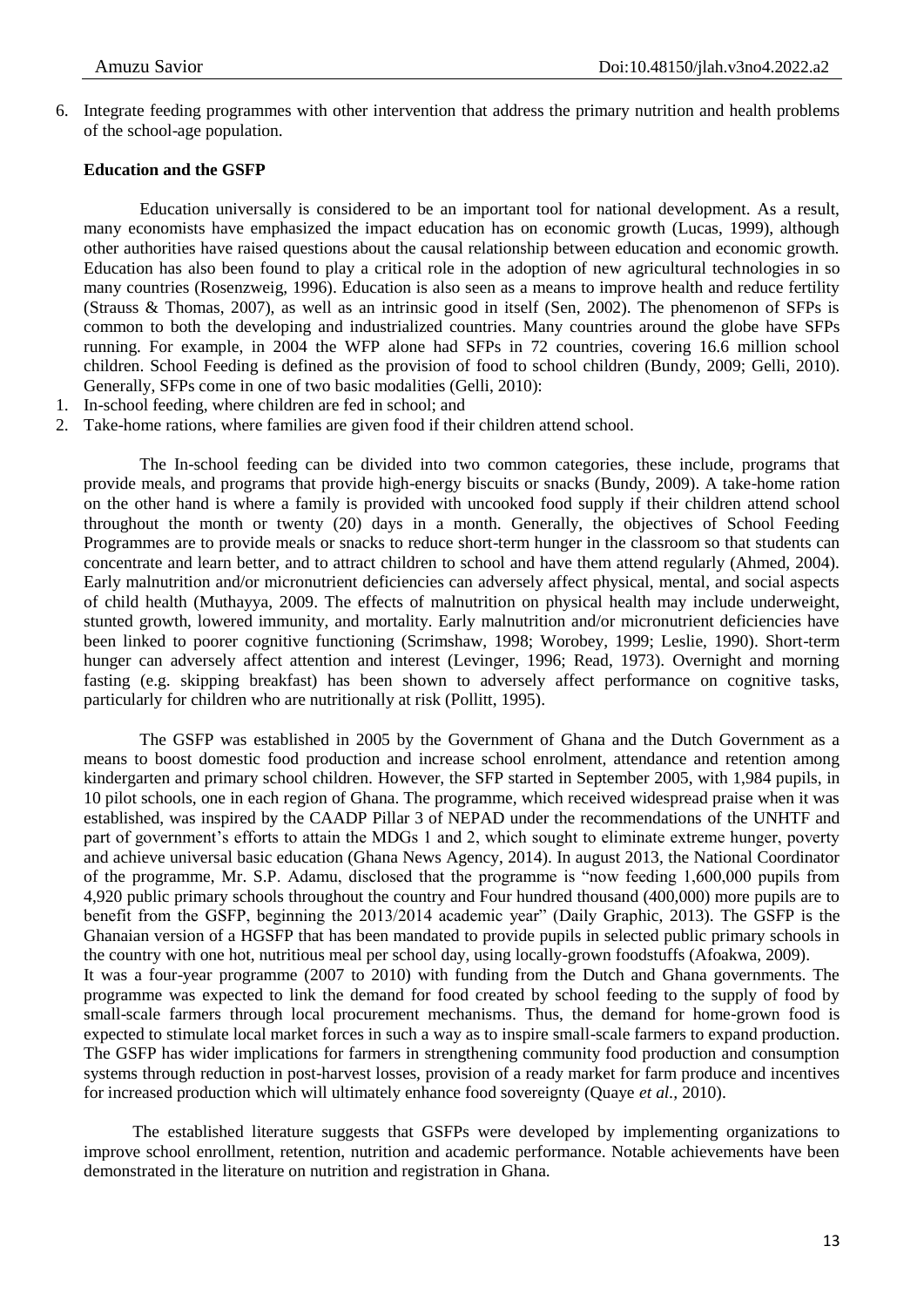The empirical literature concludes that the GSFP has broader implications for farmers in strengthening community food production and consumption systems by reducing post-harvest losses and providing a ready market for farm products to increase child enrollment and retention at school, particularly in the West Mamprusi community.

#### **The Influence of School Feeding Programmes on Retention**

In general, the Ghana School Feeding Program has had a positive impact on student attendance and retention in primary schools. Kedze (2013) notes that the school feeding program has gained importance in developing countries due to its multiple functions. What the author meant is that enrollment alone is not the only challenge to achieve universal basic education, but regular attendance and dropout rates.

The feeding program, Kedze said, motivates children to attend schools as attendance is a necessary condition for access to food. This applies in the Ghanaian context. Bukari et al. (2015) point out that there is a positive correlation between the Ghana School Feeding Program and academic achievement. This revelation suggests that the school feeding program has achieved its goals. Mohammed (2014) suggests that the significant increase in enrollment and retention is due to the school feeding program motivating students to stay in school and learn, leading to improved universal literacy in the country. Mohammed (2014) therefore suggests that although one hot meal per school day is significant, students should be given snacks as a supplement. The author maintains that the importance of the nation school feeding programme must not under any circumstance be undermined. The national school feeding programme promotes and supports: the right to food, the right to education, local development and economic growth, food and nutrition security, gender enhancement and participation (Global Child Nutrition Forum, 2014). These efforts mark significant steps towards educational development in the country through achievement of universal basic education.

The empirical review has provided evidence on the effects of school feeding interventions on enrolment. The literature also provides that school feeding programmes leads to increase in attendance and reduction of drop-out rates in beneficiary schools in different places. These findings will serve as basis for comparing the influence of the GSFP on enrolment, attendance and retention of pupils in basic schools in the West Mamprusi Municipality.

#### **Implementation Challenges of the GSFP**

The Ghana School Feeding Programme has failed to meet its stated objectives. The programme has essentially failed to meet objective three in particular i.e. to boost domestic food production, as well as part of objective one that is to reduce malnutrition. What the programme has largely done is to reduce hunger by feeding school children. In the view of many commentators, school feeding is a welfare issue which suggest that the current location and housing of the GSFP is misplaced, thus rendering implementation of such a programme complex. Stated differently, the institutional framework of the programme is clearly misplaced. (Gyarko, 2011)

Ideally, the Ministry of Labor and Social Affairs responsible for social welfare and the Ministry of Health should be given oversight responsibilities. The Ministry of Health has a specific mandate to monitor the country's health status, formulate strategies and design programs to address the country's health problems. In addition, the ministry is also tasked with implementing, monitoring and evaluating all health issues related to the SFP. Therefore, the Ministry of Health has the ability to measure the health and nutritional status of school children in the country. It is therefore essential that this ministry is also given responsibility for supervising all matters relating to the health of school children. These are the areas where the Department of Local Government and Rural Development has intervened. Although it does not have the capacity to deal with such issues, it currently has oversighttasks of the GSFP. The GSFP of all indications must collaborate with the MoE, MoH and MoFA if it is to be successful. However, it is clear that effective cooperation with these line ministries is a major challenge. A common aspect of this challenge has to do with communication on GSFP issues both within and between the three technical ministries. For example, district directors for health, education and agriculture have information about GSFP but do not share it with GSFP offices or line ministries. (Gyarko, 2011)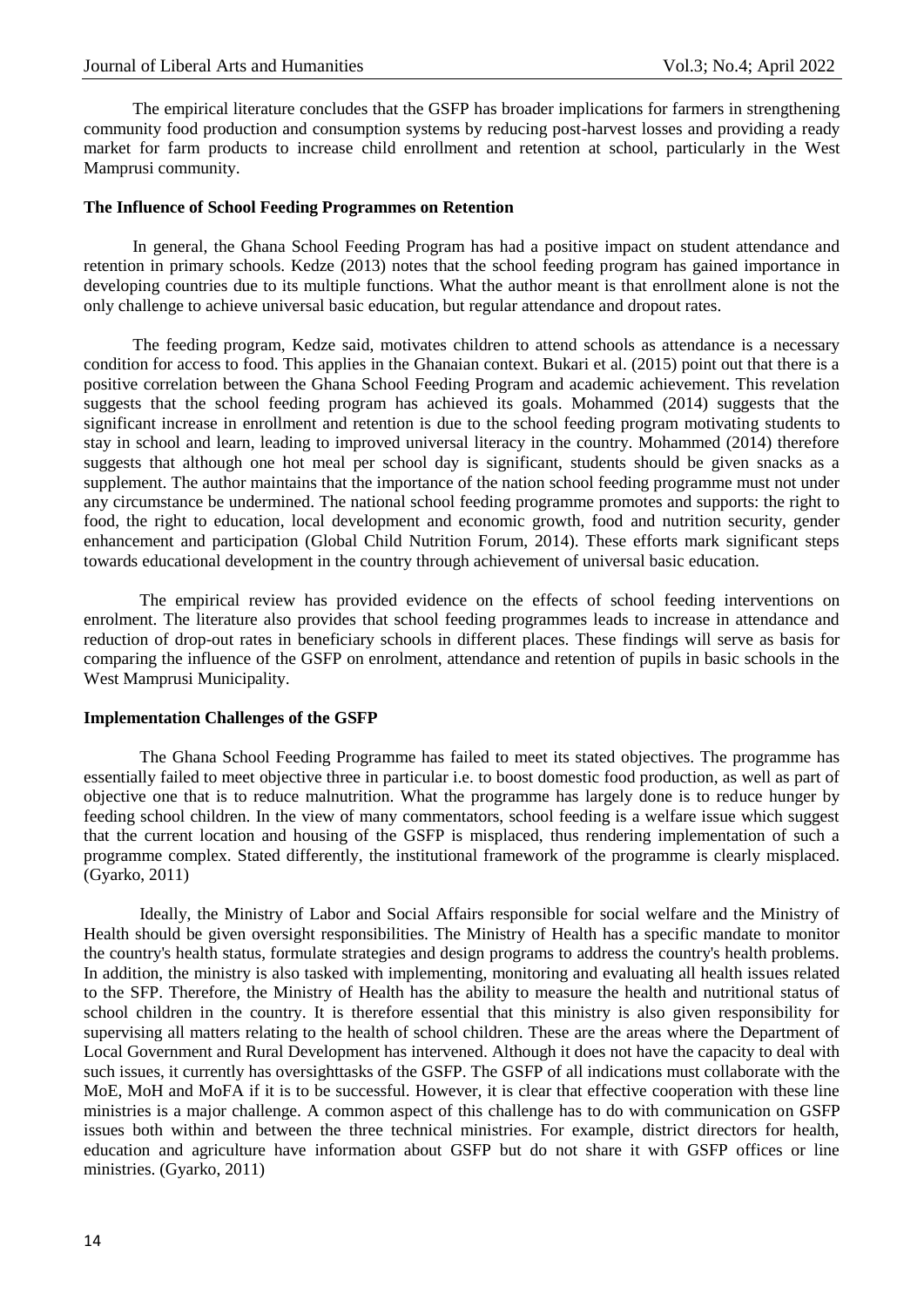Another intractable challenge has to do with the inability to link GSFP to local agriculture production. Even where linkage exists, its desired impact is nothing to write home about. It is common knowledge that most farmers and GSFP caterers are not linked hence the dream of GSFP boosting domestic food production remains a mirage. Alfa and Fyn (2011) reported that apart from selected communities in the Ga East District and certain parts of the Northern sector of Ghana, where some positive linkages have been achieved, the status of the relationship between farmers and caterers in many beneficiary communities are not known fueling the general belief that farmers in these communities are not linked to their local caterers and therefore do not derive direct benefits from the school feeding programme. Funding also remains the most difficult challenge to the GSFP. The GH  $\phi$  0.40 per child per meal is woefully inadequate considering the current economic conditions prevailing in the country. This amount cannot appropriately provide a balanced nutritious meal for the school going child. Even as we bemoan the feeding amount per every meal, it is true to add that these monies are not released in good time to the caterers thereby making them to feed pupils on credit. The danger in this is that quality and quantity of the food may be compromised.

Also, same funds are either nonexistent or very little for other important aspects of the programme such as monitoring, sensitization and general administrative duties. For the programme to be effective there is the need to source funding for both the feeding and other operational activities of the programme. Alfa and Fyn (2011, p7)

The targeting and selection of the beneficiary schools also remains a major challenge for the Ghanaian school feeding program. According to official GSFP statistics, the biggest beneficiaries of the program are the Greater Accra, Ashanti and Brong Ahafo regions. Together they represent 60% of the total number of students who benefit from the program. This problem is further compounded by the fact that the cities of Accra and Kumasi alone account for most of that 60%, although they may not deserve that percentage under the eligibility criteria. Conversely, the Northern, Upper East and Upper West regions are said to be the poorest in Ghanaonly 15% of all students benefit from the program. Admittedly, there is a certain dynamic and power involved in targeting and selecting the beneficiary schools. However, it must be noted that the situation where a large number of non-qualified schools are included in the program at the expense of qualified schools is certainly detrimental to the achievement of the program objectives. The reliance on external support poses a threat to the programme. This is particularly so because there are several existing cases/examples of withdrawal from School Feeding Programmes by external donors. Examples of countries that experience donor withdrawal include Botswana (1966-1972) Cape Verde (1979-1995) and Namibia (1991-1997). Alfa and Fyn (2011)

Some members of the public, mainly parents whose children attend primary schools and kindergartens, have expressed concerns about the type and quality of food served to children under the GSFP (Alfa and Fyn 2011). They are also concerned about the environment in which some of the food is prepared and served. Parents are particularly concerned about their children's health because in cases where some schools have acute water problems, some of the plates are usually not washed/rinsed well before the food is served. According to these parents, some of the food or ingredients are not of good quality, but the surroundings of some of these cooking sites are not equally hygienic. A visit to some GSFP schools will show that some kitchen staff need serious training in cleanliness. Alfa and Fyn (2011)

## **METHODOLOGY**

The study adopted the mixed methods approach. According to Gray (2009, p. 199), the mixedmethods approach to social research includes at least one quantitative method and one qualitative method, with neither type being inherently associated with any particular investigative paradigm. According to (Creswell et al., 2013, p. 212), mixed methods involve the collection or analysis of both quantitative and qualitative data in a single study, in which the data are collected simultaneously or sequentially, are prioritized and involve the Integration of data in one or more phases of a research process. The mixed approach was deemed appropriate for the study as the weaknesses of one approach are offset by the strengths of the other (Creswell, 2013). Gray, 2009) provides further evidence of the importance of the mixed-method approach when he claims that the use of mixed-methods allows researchers to simultaneously generalize from a sample to a population and gain a more comprehensive, contextual understanding of what is being studied phenomenon (Gray, 2009, p.204). The research design was of the descriptive type.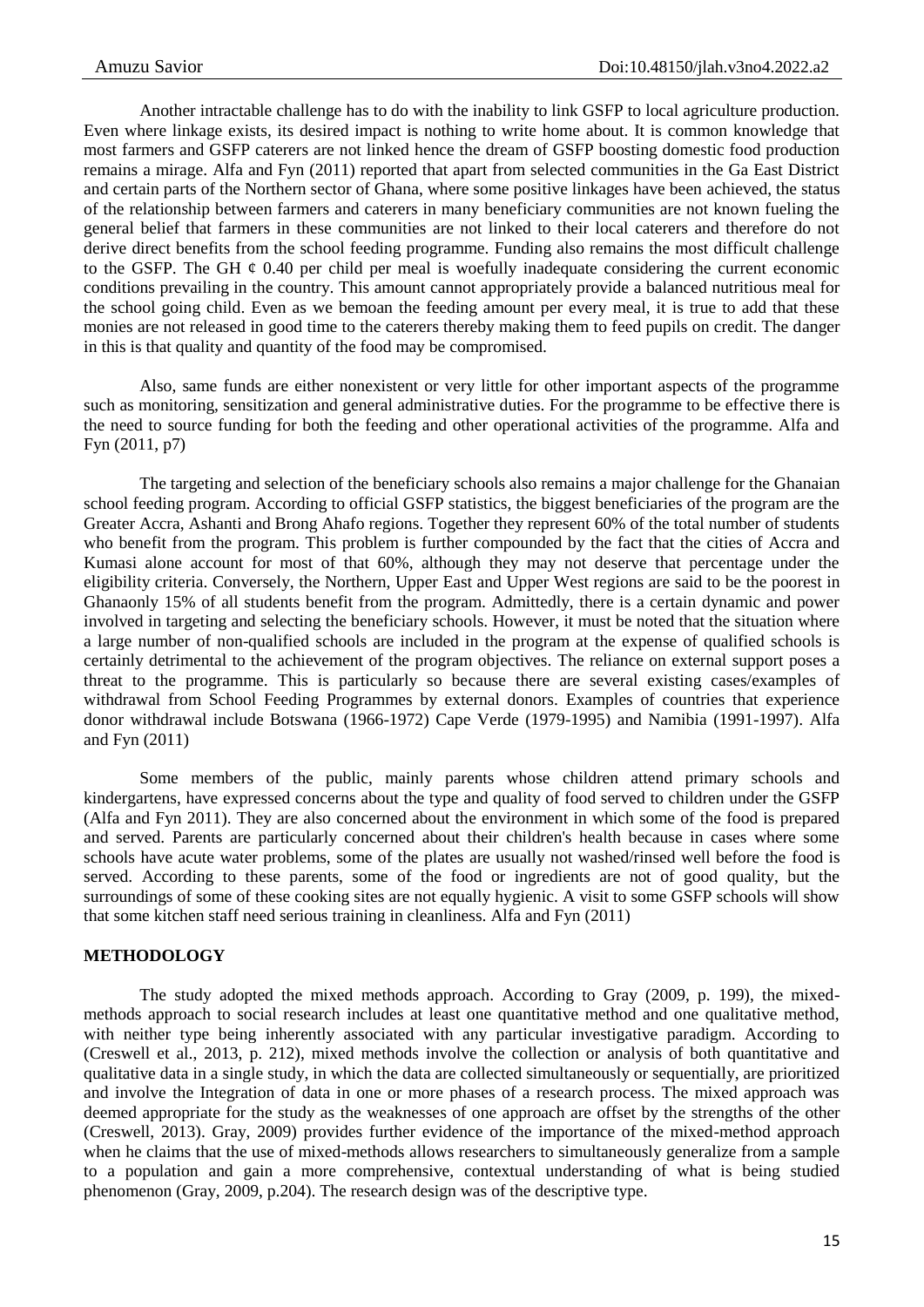The descriptive research design was chosen because the research attempted to uncover some of the relationships that exist between the GSFP and primary school retention. A total of sixteen (16) schools with 6,339 students made up the population. From this number, four (4) schools Nabari D/A Primary, Daboya No.2 D/A Primary, Guakodow D/A Primary and Shilinga D/A Primary with a sample population of 2,028 students were selected for the study. The reason for targeting these schools was mainly to assess the impact of the GSFP on such rural schools. From the overall sample population, a simple random sampling method was used to select two hundred (200) students, while targeted sampling was used to obtain the twelve (12) teachers/head teachers. . Fifty (50) students were selected from each school. Two (2) teachers responsible for the GSFP in their respective schools and the school head teacher were automatically selected for the study. The instruments used for data collection were questionnaire and interview.

# **DISCUSSION OF RESULTS**

### **Background Data of Respondents**

# *In this section, the background information provided by the respondents is presented and discussed.*

| . .<br>Age                  | <b>10</b><br>Below | 1 Л<br>ΠU |    | 10<br>┸ | bove 12 | <b>Total</b> |
|-----------------------------|--------------------|-----------|----|---------|---------|--------------|
| Number of pupils            |                    | 0         | 60 | 20      | 10      | <b>200</b>   |
| Source: Field Survey (2019) |                    |           |    |         |         |              |

*The age distribution of the students signals that the majority of the students (participants) were in junior high school, as 45% (90 students) were between 10 and 12 years old and 55% (110 students) of the participants were over 12 years old The teachers, eight ( 8) were males while four (4) were females. The age of the teachers can be described as youthful as eight (8) of the teachers were under 30 years of age, while no teachers reached 51 years of age or more. See details in Table 1.4 below.*

*Table 2: Age distribution of teachers in GSFP schools in West Mamprusi Municipality*

| Age                         | <b>Below 30</b> | 30-40 | $41 - 50$ | 50 -60 | Above 60 | <b>Total</b> |
|-----------------------------|-----------------|-------|-----------|--------|----------|--------------|
| Number of teachers          |                 |       |           |        |          |              |
| Source: Field Survey (2019) |                 |       |           |        |          |              |

Many of the teachers I interviewed had Diploma in Basic Education (DBE) certification. One (1) teacher each held the Post-Secondary Teachers Certificate A, Higher National Diploma (HND), two (2) teachers each held a first university degree, while eight (8) out of twelve (12) teachers held DBE.

### **Retention Levels of Pupils**

Q. 1. What is the relationship between the GSFP and retention of pupils in basic schools in West Mamprusi Municipality?

The study looked at student retention in GSFP schools. At the selected GSFP schools, data on the whereabouts of students was collected for the school years 2016/2017, 2017/2018 and 2018/2019. Tables 4.7, 4.8 and 4.9 show the retention figures for the academic years 2016/2017, 2017/2018 and 2018/2019

#### **Table 7: Retention of pupils in GSFP schools in 2016/ 2017 academic year**

| $\mathbf{r}$ . The state $\mathbf{r}$<br><b>Name of School</b> | <b>Number of</b><br>pupils at the<br>start of year | Number of pupils<br>at the end of year | Number of<br>pupils who<br>dropped out | Percentage of<br>pupils<br>retained at<br>the end of<br>year |
|----------------------------------------------------------------|----------------------------------------------------|----------------------------------------|----------------------------------------|--------------------------------------------------------------|
| Nabari D/A Primary                                             | 861                                                | 811                                    | 50                                     | 94.2                                                         |
| Daboya D/A Primary                                             | 534                                                | 504                                    | 30                                     | 94.4                                                         |
| Guakodow D/A Primary                                           | 250                                                | 223                                    | 27                                     | 89.2                                                         |
| Shilinga D/A Primary                                           | 300                                                | 278                                    | 22                                     | 92.7                                                         |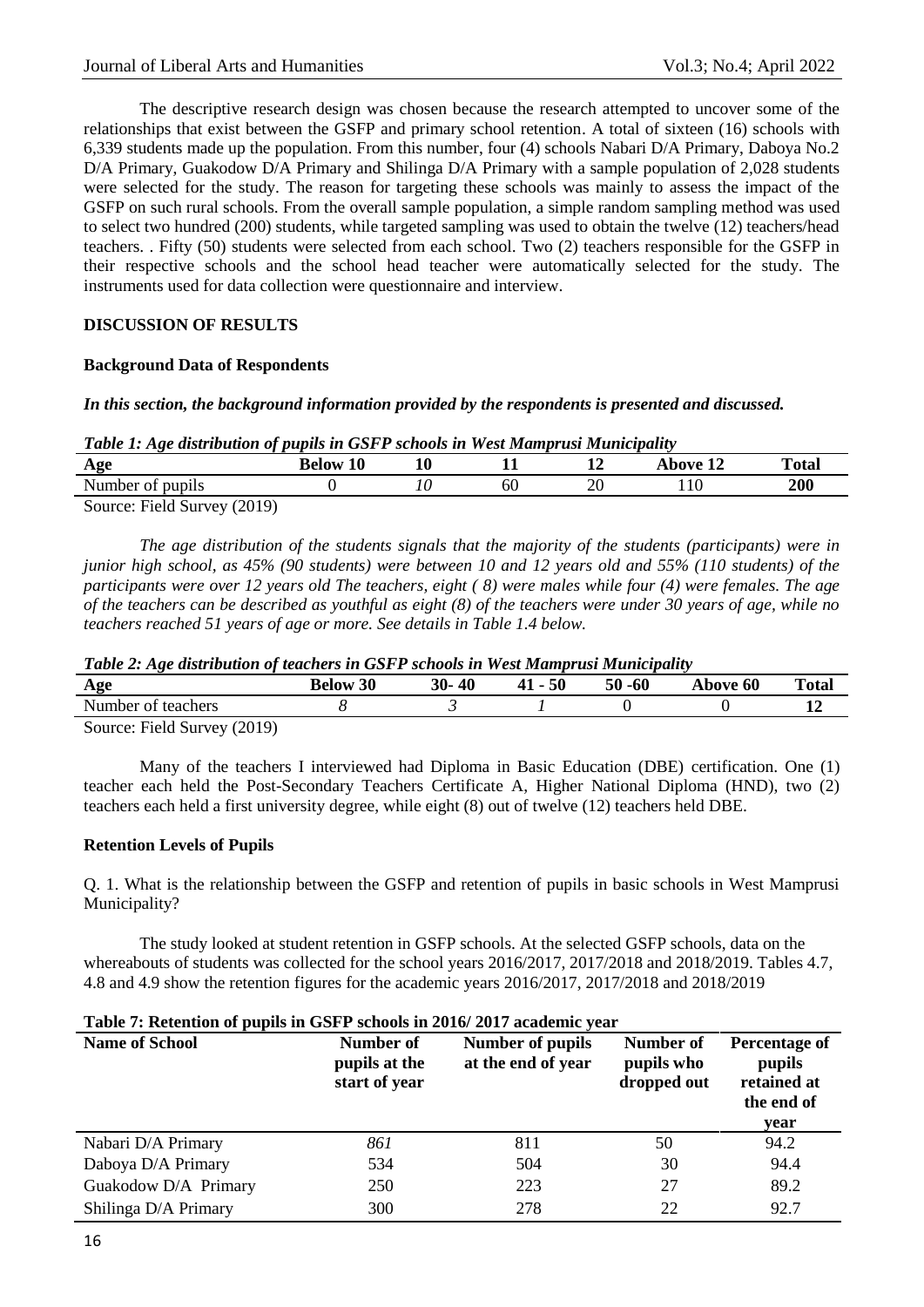| <b>Total</b> |     |   | 1,945 | .017<br>1,810 | 129 | ሰኅ<br>93.4 |
|--------------|-----|---|-------|---------------|-----|------------|
| --           | --- | . |       |               |     |            |

Source: Field survey (2019)

|  |  |  |  | Table 8: Retention of pupils in GSFP schools in 2017/2018 academic year |
|--|--|--|--|-------------------------------------------------------------------------|
|--|--|--|--|-------------------------------------------------------------------------|

| <b>Name of School</b> | Number of<br>pupils at the<br>start of year | Number of pupils<br>at the end of year | Number of<br>pupils who<br>dropped out | Percentage of<br>pupils<br>retained at<br>the end of<br>year |
|-----------------------|---------------------------------------------|----------------------------------------|----------------------------------------|--------------------------------------------------------------|
| Nabari D/A Primary    | 861                                         | 811                                    | 50                                     | 94.2                                                         |
| Daboya D/A Primary    | 534                                         | 504                                    | 30                                     | 94.4                                                         |
| Guakodow D/A Primary  | 250                                         | 223                                    | 27                                     | 89.2                                                         |
| Shilinga D/A Primary  | 300                                         | 278                                    | 22                                     | 92.7                                                         |
| <b>Total</b>          | 1,945                                       | 1,816                                  | 129                                    | 93.4                                                         |

Source: Field survey (2019)

*Table 9: Retention of pupils in GSFP schools in 2018/ 2019 academic year*

| <b>Name of School</b> | Number of<br>pupils at the<br>start of year | Number of pupils<br>at the end of year | Number of<br>pupils who<br>dropped out | Percentage of<br>pupils<br>retained at<br>the end of<br>year |
|-----------------------|---------------------------------------------|----------------------------------------|----------------------------------------|--------------------------------------------------------------|
| Nabari D/A Primary    | 918                                         | 913                                    | 0 <sub>5</sub>                         | 99.5                                                         |
| Daboya D/A Primary    | 580                                         | 572                                    | 08                                     | 98.6                                                         |
| Guakodow D/A Primary  | 298                                         | 296                                    | 02                                     | 99.3                                                         |
| Shilinga D/A Primary  | 368                                         | 368                                    | 00                                     | 100                                                          |
| <b>Total</b>          | 2,164                                       | 2,149                                  | 15                                     | 99.3                                                         |

Source: Field survey (2019)

Tables 4.7 and 4.8 show that the total number of students admitted at the beginning of the academic year was 1,945. At the end of the school years (2016/2017 and 2017/2018) the number fell by 129 students to 1,816. Further investigation revealed that of the 129 students, 9 died, 20 dropped out of school and the remaining 100 went to live with their parents. This resulted in a dropout rate of 6.6% versus 93.4% for the overall retention rate. While the number of early school leavers may seem small, it is considered significant as the ideal situation is to achieve 100% student retention. On the other hand, the results from Table 4.9 show that there were 2,164 students enrolled at the beginning of the 2018/2019 school year. At the end of the year, the number fell slightly by 15 students to 2,149. The dropout rate for the year was 0.7%. It is therefore clear from the table that the overall retention was 99.3%. A comparison of Tables 4.7, 4.8 and 4.9 shows that student retention has improved tremendously from 93.4% in the 2016/2017, 2017/2018 school years to 99.3% in the 2018/2019 school year. The improvement in retention within the study period was examined through interviews. In general, the interviews revealed a direct and positive correlation between student retention and GSFP. This means that the presence of the GSFP in the 2018/2019 academic year has led to an increase in deductibles.

Q.2. What are the challenges (if any) of the GSFP on basic school education in West Mamprusi Municipality? The GSFP's challenges in relation to basic education have been examined in the following sub-areas

I.Teaching and learning challenges

Ii.Challenges for teachers

Iii.Infrastructural challenges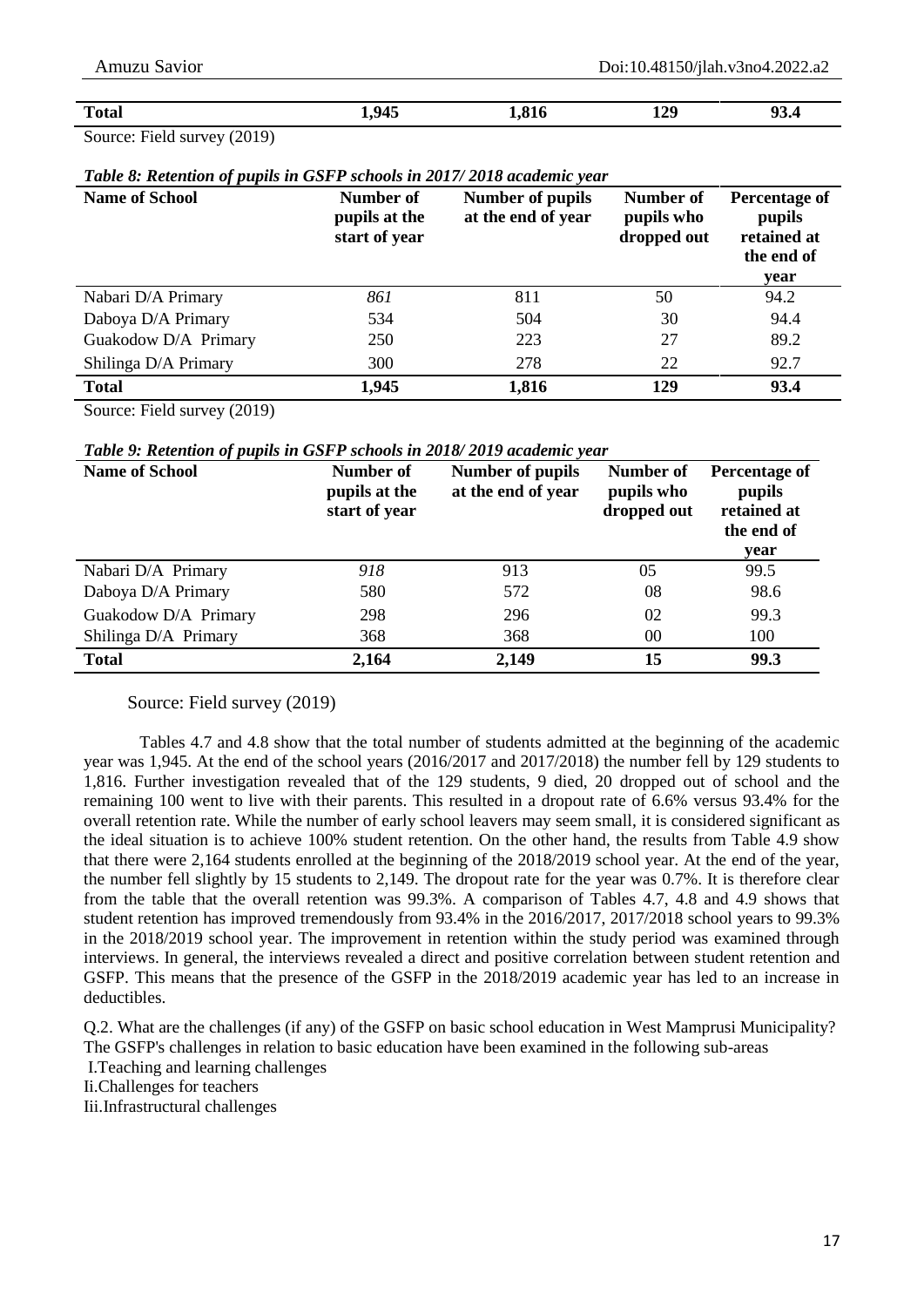## **Teaching and learning challenges**

Regarding the teaching and learning challenges of the GSFP in basic education, the teachers said that the GSFP has led to an increase in the enrollment and regular attendance of students. They further added that when schools did not join the GSFP, a number of students from their school returned to their homes for meals during school hours and some of the students did not return, affecting their learning, but now when the students come to school, they stay for the whole school term. Most of the school leaders interviewed alluded to the views of their teachers.

This is consistent with the observation of Bukari et al. (2015) in the Garu-Tempane district of the Upper East region of Ghana when they indicated that the GSFP had succeeded in increasing enrollment among participating schools. This also confirms Ahmed's (2004) findings that providing meals increases concentration and the quality of learning. Ahmed (2000) and Akanbi (2011) said that providing school meals not only attracts children to school but also attends them regularly. The views of school leaders and teachers are supported by Del Rosso (1999) when he said that feeding children at school is most likely to increase their attention and cognitive function and learning. In this respect, the actual goals of the GSFP were again emphasized by those surveyed

# **Challenges for Teachers**

Regarding the challenges of the GSFP in terms of teacher requirements, teachers said that prior to the introduction of the GSFP; the teacher-student ratio was 1 teacher to 40 students. However, they pointed out that the increase in enrollments and retention as a result of the GSFP means additional work for them, as this does not automatically lead to an increase in the number of teachers. This means there are not enough teachers to manage the students in their learning needs. According to the teachers, 1 teacher taught between 52 and 59 students in one class in school year 2016/2017, 2017/2018, but in this school year 2018/2019 they teach between 64 and 68 students in one class. This means that the class teacher has a lot to do in terms of teaching and grading the activities.

### **Infrastructural challenges**

Regarding the infrastructure impact of GSFP, the Head master at Guakodow D/A Primary School shared how his school suffered a decline in enrollment when the Catholic Relief Service (CRS), a school feeding programme, was discontinued. He attributed the drop in enrollment at his school to the exit from the CRS programme. He said again that the decrease or increase in student enrollment at my school is directly related to the absence or presence of GSFP. However, he pointed out that an increase in school enrollments and retention has led to overcrowding at his school. This view was confirmed by most participants. The views of these participants are supported by research conducted by Imoru (2010) when he stated that a 2008 national inventory of GSFPs by SNV Ghana found that the program had a positive impact on increasing first-time enrollments in most schools. Overall, primary school enrollment had increased by 12.8% by then, and kindergarten enrollment by 23.1%. Lambers (2009) attributed increased school enrollment, attendance, and retention rates to school meals. This study result was reflected in the GSFP's official record for the 2006/2007 academic year, when national enrollment and retention increased by 21%. The views of the participants in this study are clearly supported by the existing literature, as shown above.

However, a few participants noted that the increase in retention cannot be solely attributed to the GSFP as other factors play a role. They cited natural population growth, the lack of tuition payments, and parents' high educational awareness as contributing factors. A GSFP teacher at Daboya D/A Primary School said that while I agree that the GSFP is helping to increase enrollment and retention, it is also true to say that the population growth and the fact that parents are now interested in education, could lead to an increase in the numbers we're seeing these days. The views of this teacher and others are not very different from mine. While I credit GSFP for student retention, other initiatives are equally capable of increasing student retention and attendance in schools. These include providing free uniforms and exercise books, as well as free basiclevel education.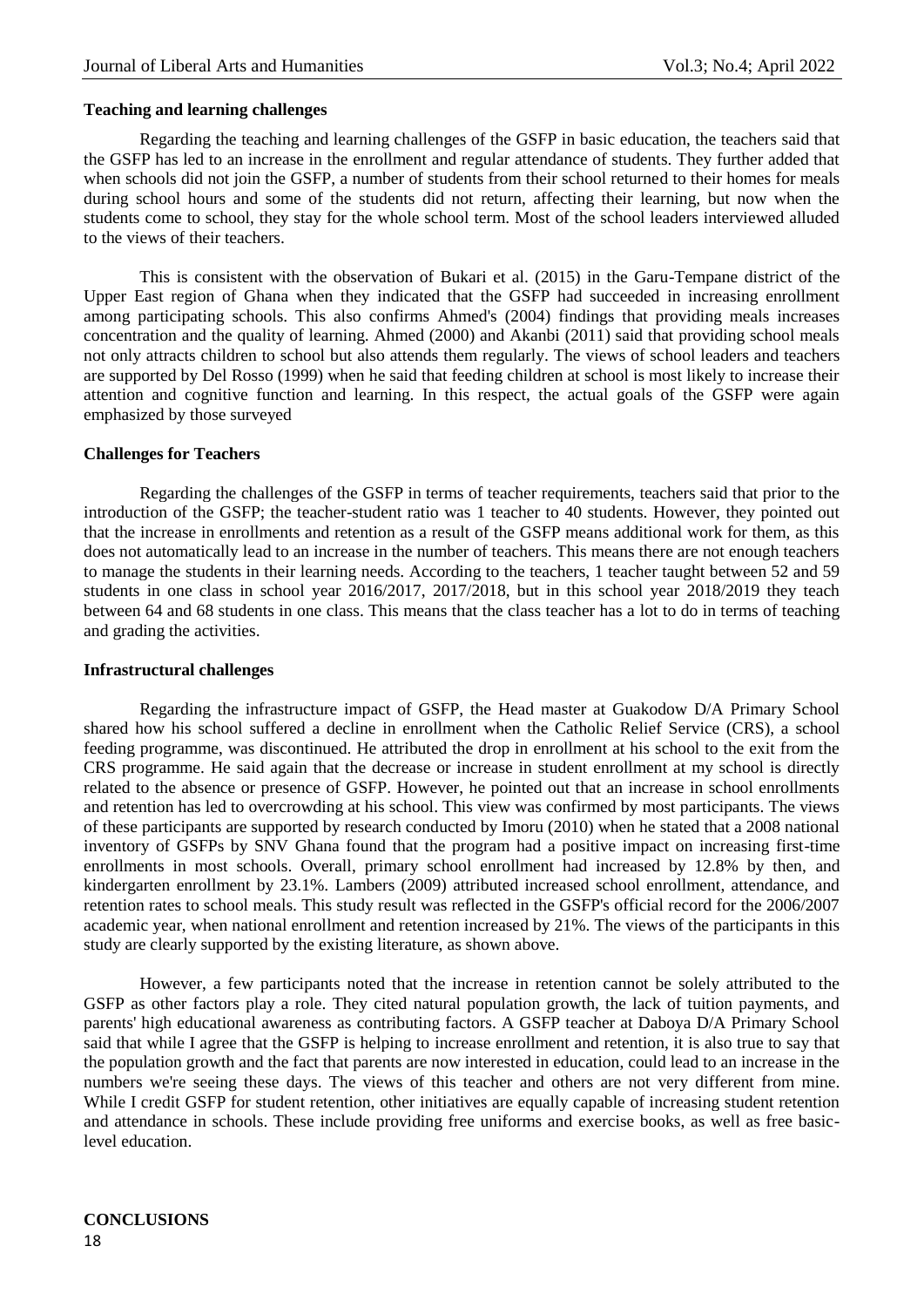From the conducted study regarding the impact of the programme on primary school retention, it is concluded that there is a direct and positive association between the presence of the GSFP in a school and student retention in that school. Since the presence of the GSFP leads to an increase in retention rates, it is prudent to replicate the program in all public elementary schools. This is particularly important as this research has proven that the foods students eat in schools make a significant contribution to positively improving their learning

# **RECOMMENDATIONS**

Based on the insights and other questions that arose from the study, I made the following recommendations to strengthen the program to meet its intended goals

- i. Since the presence of the GSFP leads to an increase in student retention, it is prudent to replicate the program in all public elementary schools. This is particularly important as this research has proven that the foods students eat in schools make a significant contribution to positively improving their learning.
- ii. Community implementation committees should continue to oversee the quality and quantity of daily meals provided to students. This is necessary because the quality of the food, like its nutritional value, is a factor that motivates students to stay in school.
- iii. In general, the GSFP is not cost-effective in many respects. The holistic nutrition of the school children deserves special mention. Some of the school children do not like the food for reasons best known to them. It is best to collect baseline data on the socioeconomic status of each child's family to determine needs. The experiences of other countries have revealed significant weaknesses in the area of monitoring and evaluation. It is therefore important to break through the failing system (theory of change) if we want to move forward with the GSFP. Detailed monitoring and evaluation plans that are designed should be followed. Consequently, the transition to sustainable local/national programs needs to be reviewed as they develop.
- iv. For the program to be successful, the government must provide additional teachers and classrooms for schools under the GSFP.
- v. School Feeding Monitoring Committees (SFMC) need to be strengthened as authorities to which rights holders can lodge claims. Duty bearers have a duty to fulfill contractual terms and should be held accountable for their performance. The committees should consist of students, parents and teachers. Students, teachers and parents could make claims in relation to a number of issues such as: B. the food quality that would be specified in the SFP directive

# **REFERENCES**

- Afoakwa, O. E. (2009). *Home grown school feeding programme – The Ghanaian Model as Icon for Africa*. University of Ghana, Legon – Accra, Ghana.
- Ahmed, A. U. (2004). *Impact of feeding children in school: Evidence from Bangladesh.* International food policy research institute: Washington, D.C
- Alpha, T., & Fyn, Y. (2011). *The success of Ghana school feeding Programme.* (Unpublished).
- Boateng, Kwabia, L., Boakye-Yiadom & AbenaOduro. (2000). *"Poverty in Ghana"* Final Report, AERC, Nairobi, Mimeo.
- Bukari, M., Hajara, I. P. N., & Oloruntoba, A. (2015) *School feeding programme in Ghana: Factors affecting academic performance among public primary school pupils in Garu- Tempane District.*  International Journal of Innovation and Applied Studies
- Bundy, D., Burbano. C., Grosh, M. G. A., Jukes, M., & Drake, L. (2009). *Rethinking school feeding: Social safety nets. Child development and the education sector.* Washington DC: The International Bank for Reconstruction and Development/The World Bank.
- Commonwealth Secretariat (1991). *Decentralizing the education system, quality in basic education.* Commonwealth Education Programme
- Creswell, W.J. (2013). *Qualitative inquiry and research design: choosing among five approaches*. SAGE Publications Inc.
- Del Rosso, M. J. (1999). *School feeding programs: Improving the effectiveness and increasing the benefit to education. A guide for programme managers.* Retrieved 13-02-2019 [http://www.schoolsandhealth.org/Documents/Improving%20effectiveness%20and%20increasing%20t](http://www.schoolsandhealth.org/Documents/Improving%20effectiveness%20and%20increasing%20the%20benefit%20to%20education%20-DelRosso-June99.pdf) [he%20benefit%20to%20education%20-DelRosso-June99.pdf](http://www.schoolsandhealth.org/Documents/Improving%20effectiveness%20and%20increasing%20the%20benefit%20to%20education%20-DelRosso-June99.pdf)